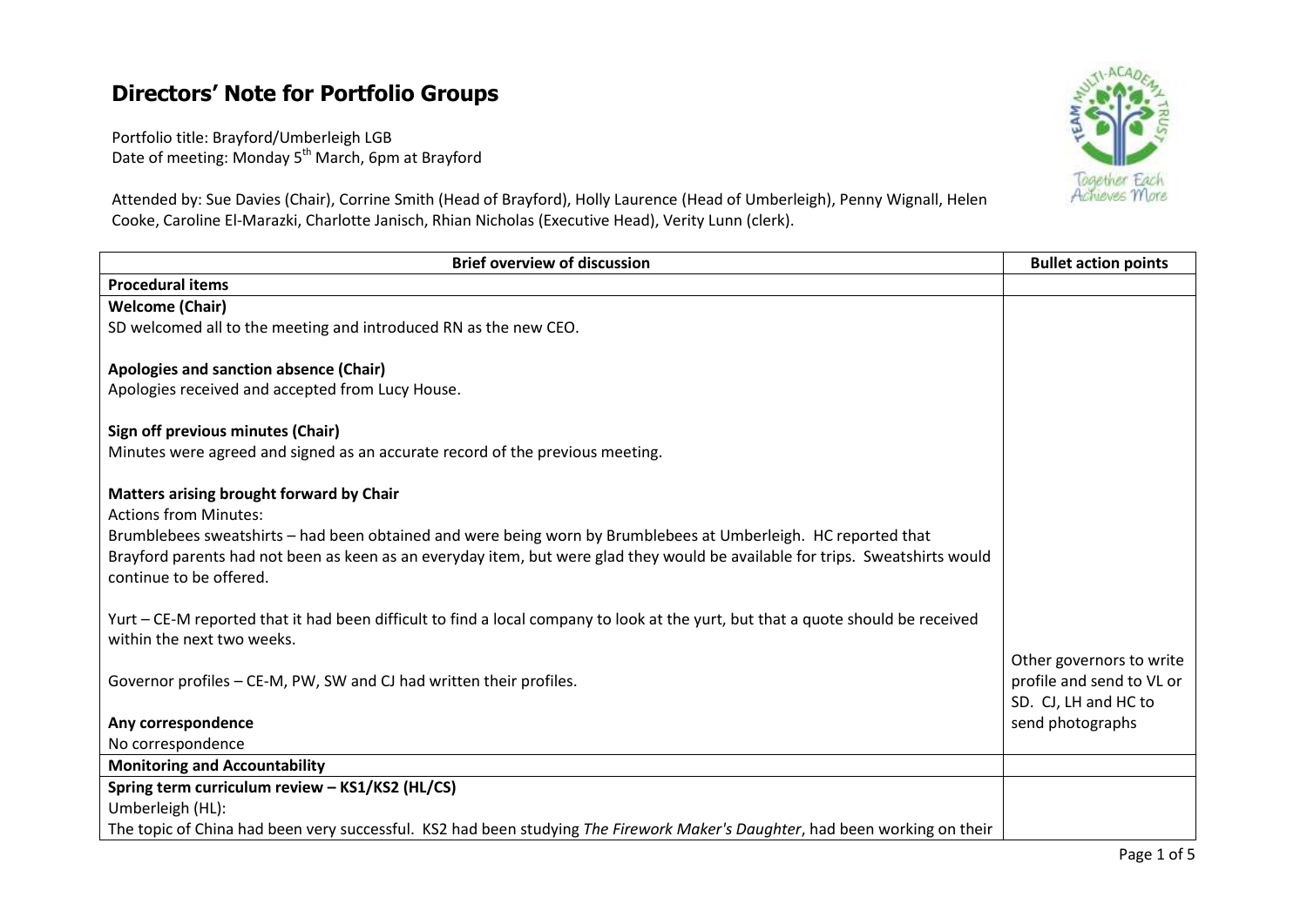| persuasive writing, and writing about the journey along the silk road. Map work had included making relief maps. They had             |                       |
|---------------------------------------------------------------------------------------------------------------------------------------|-----------------------|
| also studied the Terracotta Army, and created sculptures based on this in art week. For the second half of term children would        |                       |
| be looking at shadow puppets and stories. The whole school had attended the China day workshop at Pilton which was a great            |                       |
| success.                                                                                                                              |                       |
|                                                                                                                                       |                       |
| KS1 had learnt about famous sites, and were now going to create documentaries based on what they had learnt. Children had             |                       |
| made a Chinese dragon and fans. In science they had looked at floating and sinking, which they had related to the boat festival.      |                       |
|                                                                                                                                       |                       |
| The school had been learning Kung Fu in PE which had gone very well, so they were extending the number of sessions.                   |                       |
|                                                                                                                                       |                       |
| Brayford (CS):                                                                                                                        |                       |
| The topic had also been a success at Brayford, and it was felt that it was a shame the term was so short as it had been such a        |                       |
| good topic. KS1 had attended the Chinese New Year event at High Bickington. Brayford had gone to Witheridge for the term's            |                       |
| big event, which had also featured a Chinese meal. Children had also enjoyed making new friends from Witheridge. And                  |                       |
| upcoming celebration evening would feature drama/dance based on the Willow pattern and zodiac, showing children's work                |                       |
|                                                                                                                                       |                       |
| from the term and Chinese food. Children would also perform in the upcoming Proms concert in the Queen's theatre.                     |                       |
|                                                                                                                                       |                       |
| SD reported that the quality of the work being produced was very impressive.                                                          |                       |
|                                                                                                                                       |                       |
| Governors discussed the list of knowledge related to the topic that was set at the beginning of term which was an aim for             |                       |
| children to have learnt by the end. Agreed that this would be good to include in the curriculum.                                      |                       |
|                                                                                                                                       |                       |
| Governors discussed whether it would be possible to have Kung Fu continue as an after school club given the positive feedback         | CS/HL to explore this |
| from children and parents and the difficulties of finding this for young children elsewhere.                                          | possibility.          |
|                                                                                                                                       |                       |
|                                                                                                                                       |                       |
| Progress on SIP at Brayford (CS)                                                                                                      |                       |
| <b>Key Questions:</b>                                                                                                                 |                       |
| Are the children is KS2 making at least expected progress in Maths?                                                                   |                       |
| What strategies are being used to ensure that children in both key stages will achieve at least expected levels or above<br>$\bullet$ |                       |
| in Maths by the end of the year?                                                                                                      |                       |
|                                                                                                                                       |                       |
| CS distributed target tracker data showing data for the past three half terms (36 pupils). Governors discussed how the                |                       |
| chunking method of teaching maths affected the data, as some of the topics would not be covered until the end of the year, so         |                       |
|                                                                                                                                       |                       |
| would not show up as having achieved this on target tracker. CJ asked if there was any way to track progress that would work          |                       |
| better - CS/HL had discussed with Sal and decided that there was not.                                                                 |                       |
|                                                                                                                                       |                       |
| SD talked about how teachers would know progress even if it was not showing on target tracker. Governors felt it would be             |                       |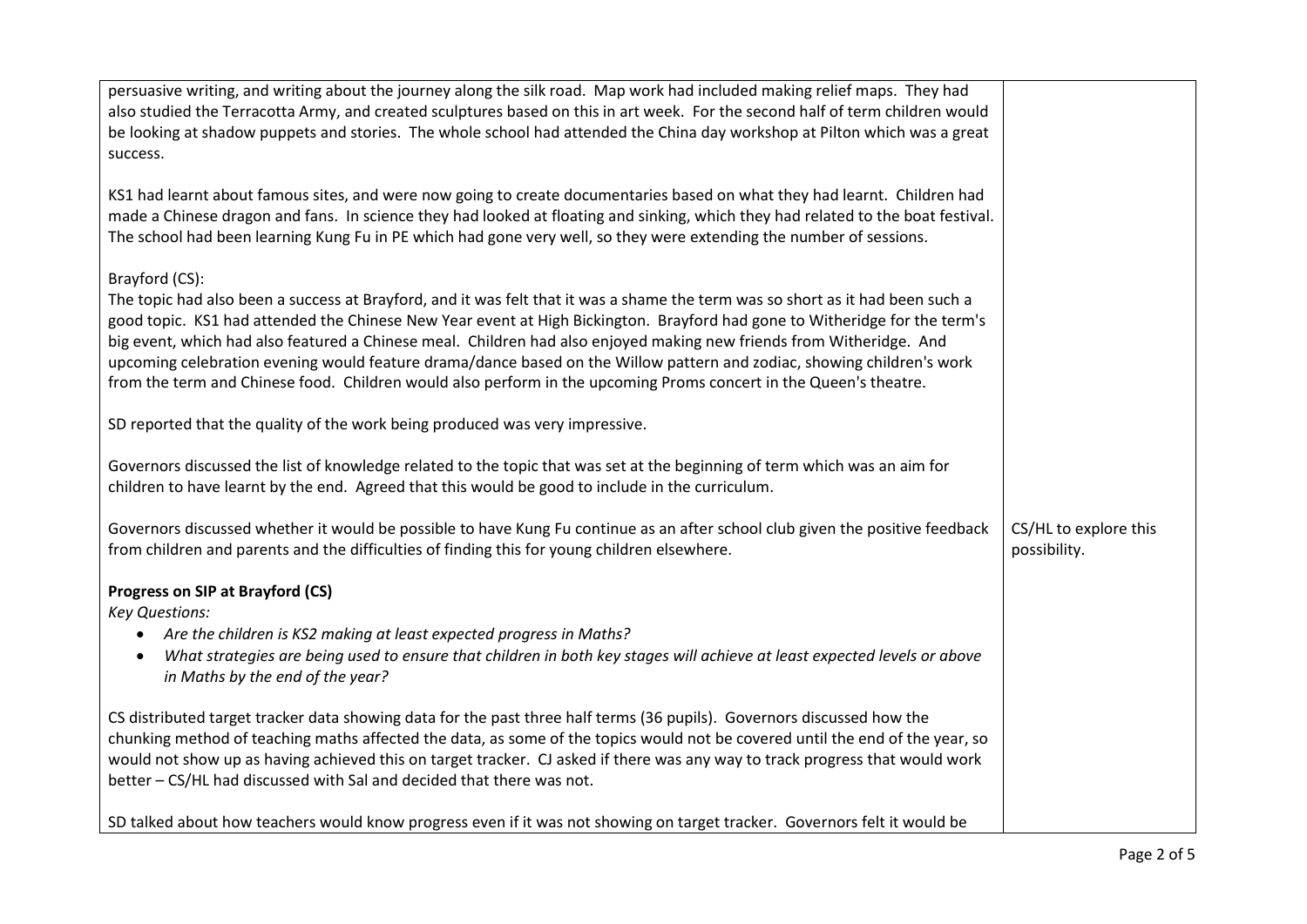| useful to have target tracker running on a projector for the next meeting so different aspects could be looked at as needed in<br>the meeting.                                                                                                                                                                                                                                                                                                                                                                                                                                                                                                                                                                                                                                                                                                                                                                             |                     |
|----------------------------------------------------------------------------------------------------------------------------------------------------------------------------------------------------------------------------------------------------------------------------------------------------------------------------------------------------------------------------------------------------------------------------------------------------------------------------------------------------------------------------------------------------------------------------------------------------------------------------------------------------------------------------------------------------------------------------------------------------------------------------------------------------------------------------------------------------------------------------------------------------------------------------|---------------------|
| CS confirmed that children were making the progress needed in maths, chunking enabled the reinforcement of ideas, and the<br>ability to provide greater challenge where needed. Currently out of the five year sixes, 80% were working at expected<br>standard, with 40% at greater depth. One child was not yet at the expected standard. Year two (seven children) - four children<br>working at expected standard, two at greater depth. Of the three not yet at expected standard, one was expected to get there<br>before the end of the year.                                                                                                                                                                                                                                                                                                                                                                        |                     |
| Mathletics had just been introduced, which children were very excited about.                                                                                                                                                                                                                                                                                                                                                                                                                                                                                                                                                                                                                                                                                                                                                                                                                                               |                     |
| Governors discussed the possibility of having a parents' evening explaining the Shanghai maths method, and Mathletics.                                                                                                                                                                                                                                                                                                                                                                                                                                                                                                                                                                                                                                                                                                                                                                                                     | RN to approach Sal. |
| SD thanked CS for her report. Next meeting: Book scrutiny.                                                                                                                                                                                                                                                                                                                                                                                                                                                                                                                                                                                                                                                                                                                                                                                                                                                                 |                     |
| Progress on SIP at Umberleigh (HL)<br>Key questions:<br>• Are the children in both key stages making at least expected progress in Maths in order that can achieve expected or<br>above standards by the end of the year?<br>HL reported that the answer to the key question was yes. Year one (8 children, 7 of whom could be reported on) – five children<br>were making expected progress and were on track to meet or exceed the expected standard. The other two (one pupil<br>premium) were making expected progress to reach their own targets. Year two (3 children) - two were making expected<br>progress towards expected standard; one would exceed the expected standard. One child had made limited progress due to<br>illness and poor attendance. This child was receiving intervention and was hoped to make expected progress by the end of the<br>year. HL reported that she was very pleased with KS1. |                     |
| Year 3 (7 children) - 6 had made the expected progress, with 5 on track to reach the expected standard. Two pupil premium<br>children in this cohort – one was working a year behind, making expected progress and on track to exceed the year two<br>standards. Other was at expected standard and progress. HL reported that Y3 was quite a challenging cohort. CE-M asked if<br>there was anything else that could be put in place to support this cohort. HL reported on the interventions that were in place<br>to work with each child as needed. CJ asked if children in this cohort who were expected to exceed the expected standard<br>were suitably challenged. HL explained how this was done.                                                                                                                                                                                                                 |                     |
| CE-M asked what changes had been made as a result of the Ofsted report that were making a difference. HL reported that the<br>biggest difference was in the way maths was being taught (chunking) – assessment at beginning means that children already<br>capable of what is being taught can immediately drill down further. HL explained the learning progress of staff with this                                                                                                                                                                                                                                                                                                                                                                                                                                                                                                                                       |                     |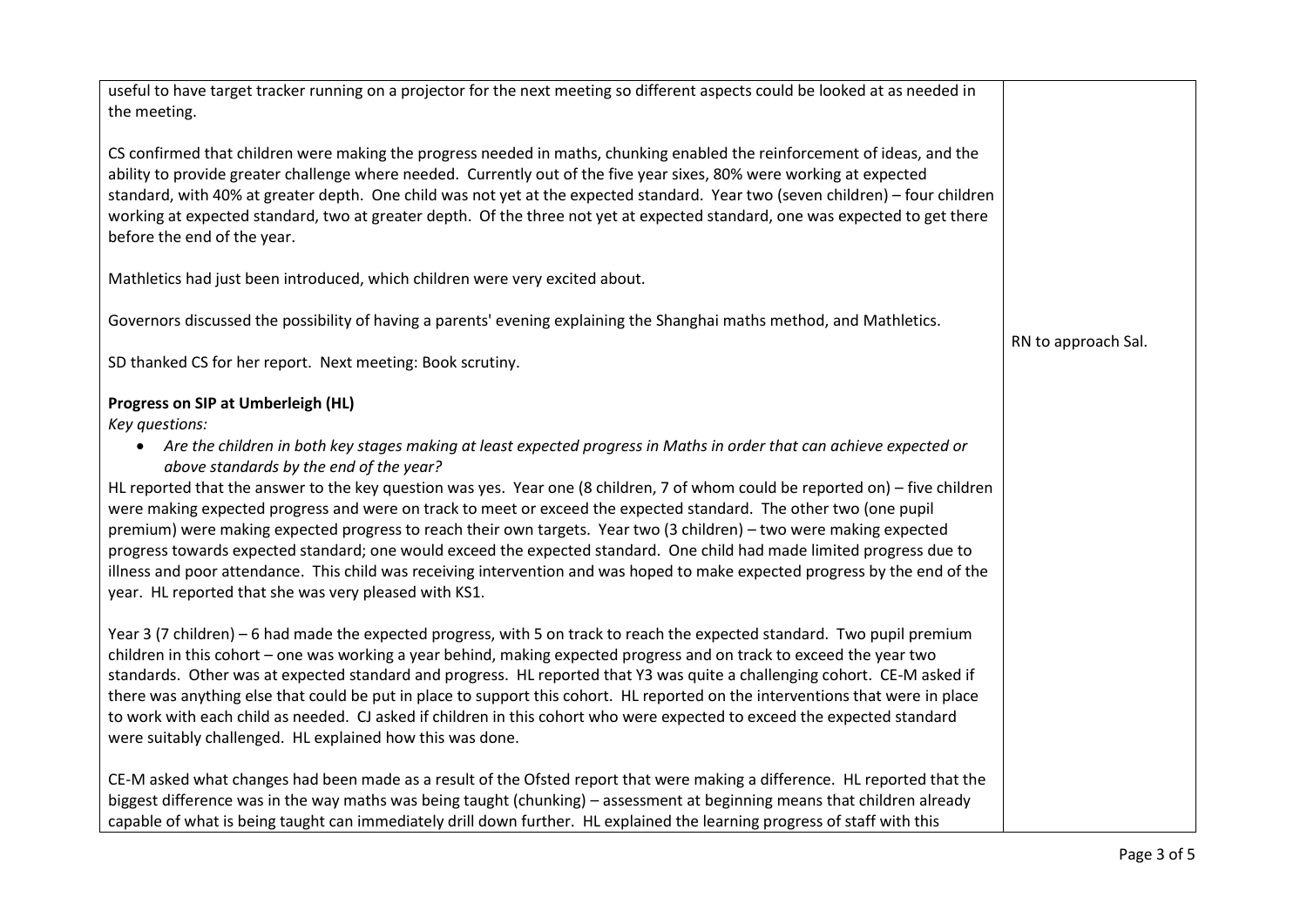| method of teaching.                                                                                                                                                                                                                                                                                                                                                                                                                                                                                                                                                           |  |
|-------------------------------------------------------------------------------------------------------------------------------------------------------------------------------------------------------------------------------------------------------------------------------------------------------------------------------------------------------------------------------------------------------------------------------------------------------------------------------------------------------------------------------------------------------------------------------|--|
| Year 4 (3 children, one pupil premium) - all making expected progress; one child working a year behind was on track to meet<br>the standard of the year below. One on track to exceed the expected standard.                                                                                                                                                                                                                                                                                                                                                                  |  |
| Year 5 (5 children, one pupil premium) – four children (including PP child) were making expected progress to meet the<br>expected standard (one exceed). One child not making expected progress - receiving intervention as appropriate for their SEN.                                                                                                                                                                                                                                                                                                                        |  |
| Year 6 (three children) – one SEN with EHCP making limited progress due to significant learning needs. Would be disapplying<br>from SATs. Other two making expected progress and were on track to meet the expected standard.                                                                                                                                                                                                                                                                                                                                                 |  |
| RN asked if children would sit a mock SAT paper this year so were familiar with a test environment. HL confirmed this, and<br>stated that they were also working small aspects of this to introduce the concept already.                                                                                                                                                                                                                                                                                                                                                      |  |
| HL stated that staff felt more confident about maths progress and attainment this year. SD felt that the emphasis placed on<br>development of teachers and strategy had had a good impact.                                                                                                                                                                                                                                                                                                                                                                                    |  |
| SD thanked HL for her report.                                                                                                                                                                                                                                                                                                                                                                                                                                                                                                                                                 |  |
| <b>Strategic</b>                                                                                                                                                                                                                                                                                                                                                                                                                                                                                                                                                              |  |
| Review pupil numbers and attendance.<br>Brayford - currently 40 on roll, would go down to 38 as two were moving away. Currently 6 Brumblebees. In September<br>expected to be 37 on roll. Governors agreed how important Brumblebees was in maintaining these numbers. Attendance had<br>been affected by a lot of illness in the autumn term, but had been a lot better this term. 14 children had over 96% attendance,<br>20 90-95%, 6 under 90%, the lowest of which was 82%. Punctuality had much improved.                                                               |  |
| Umberleigh - Currently 36 on roll, would be 39 in September. Current attendance was 96.5%, attendance for pupil premium<br>children was higher at 96.9%. Currently 11 Brumblebees, with one applying for the summer term. Would be six or seven in<br>September.                                                                                                                                                                                                                                                                                                              |  |
| What is pupil premium data for absence as compared to non PP? Are PP children in both schools making appropriate<br>progress? (CS/HL)<br>Umberleigh's attendance for non pupil premium children: 94.17%, pupil premium children: 96.9%.<br>Brayford: three pupil premium children, one whose attendance was currently supported by school and SENDCO - strategies in<br>place to improve their attendance. Two siblings, both on SEN register - had taken family holiday felt necessary due to a<br>traumatic time, normally attendance for these children was close to 100%. |  |